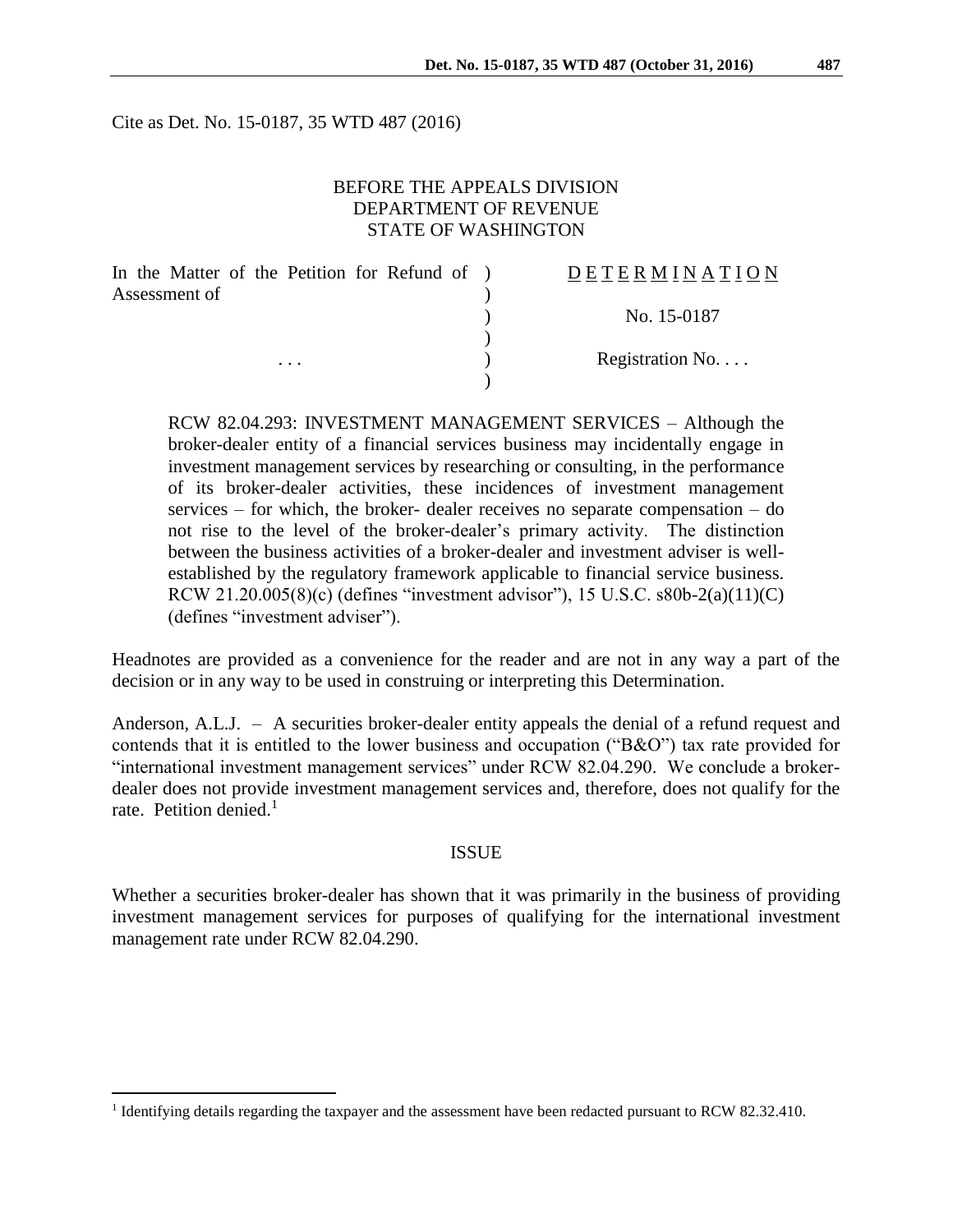# FINDINGS OF FACT

[Taxpayer] was the licensed securities broker-dealer affiliate of registered investment advisor [Advisor].<sup>2</sup> Taxpayer and [Advisor] were entities with similar ownership that were part of a financial services business that offered clients investment services, such as investment consulting, portfolio management, investment transactions, and related services. The two entities – Taxpayer and [Advisor] – operated through registered representatives – brokerdealers<sup>[3]</sup> and investment advisors, respectively  $-$  at shared branches located throughout the United States.

Both the United States Securities Exchange Commission ("SEC") and Washington State Department of Financial Institutions register and regulate broker-dealers and investment advisers. 15 U.S.C. §78o, §80b-1 *et seq.*; RCW 21.20.040(1), (3).<sup>4</sup> Broker-dealers trade securities, for customers or on their own behalf, on registered national securities exchanges, i.e., NYSE, NASDAQ, etc.<sup>5</sup> 15 U.S.C. §78c. Investment advisers furnish advice about the desirability of investing in purchasing or selling securities or other property, and are empowered to determine what securities or other property shall be purchased or sold. 15 U.S.C. §80a-2(20).

Clients paid Taxpayer a fee on each transaction for Taxpayer's purchase and/or sale of securities. Approximately 2/3 of Taxpayer's broker-dealer representatives were also registered investment advisers with [Advisor]. When serving a client of both entities, the representative would not segregate the client relationship by activity and entity. However, legally, Taxpayer performed the broker-dealer activities and [Advisor] furnished the investment advice – two separate, but affiliated, legal entities. In the case of a client being served by Taxpayer and [Advisor], Taxpayer was paid fees on each securities transaction and [Advisor] was paid periodic fees based on a percentage of assets under management.

On December 31, 2011, Taxpayer filed a refund claim with the Department of Revenue for \$ . . . in business and occupation ("B&O") tax, plus interest, paid from December 1, 2006 through December 31, 2012 (the "Refund Period").<sup>6</sup> Taxpayer claimed that it had overpaid B&O tax at

 $\overline{a}$ <sup>2</sup> Taxpayer ceased operations as of March 5, 2012; effective June 25, 2012, it is no longer registered with FINRA (Financial Industry Regulatory Authority) or the United States Securities and Exchange Commission ("SEC"). FINRA is "an independent, not-for-profit organization authorized by Congress to protect America's investors by making sure the securities industry operates fairly and honestly." <http://www.finra.org/about> (June 19, 2015). The SEC registers securities broker-dealers and registered investment advisors.

<sup>3</sup> [WAC 458-20-162 is the Department's rule explaining how broker-dealers are to be taxed. It reads: "With respect to stockbrokers and security houses, 'gross income of the business' means the total of gross income from interest, gross income from commissions, gross income from trading and gross income from all other sources . . . ." WAC 458-20-162.]

<sup>4</sup> The SEC regulates broker-dealers under the Securities Exchange Act of 1934 and investment advisers under the Investment Advisers Act of 1940.

<sup>&</sup>lt;sup>5</sup> "The term 'broker' means any person engaged in the business of effecting transactions in securities for the account of others." 15 U.S.C.  $$78c(4)(A)$ . "The term 'dealer' means any person engaged in the business of buying and selling securities (not including security-based swaps, other than security-based swaps with or for persons that are not eligible contract participants) for such person's own account through a broker or otherwise." 15 U.S.C.  $§78c(5)(A).$ 

<sup>6</sup> Taxpayer originally requested a refund on December 31, 2011, for the period of December 1, 2006 through November 30, 2011, and the period was later extended to December 31, 2012.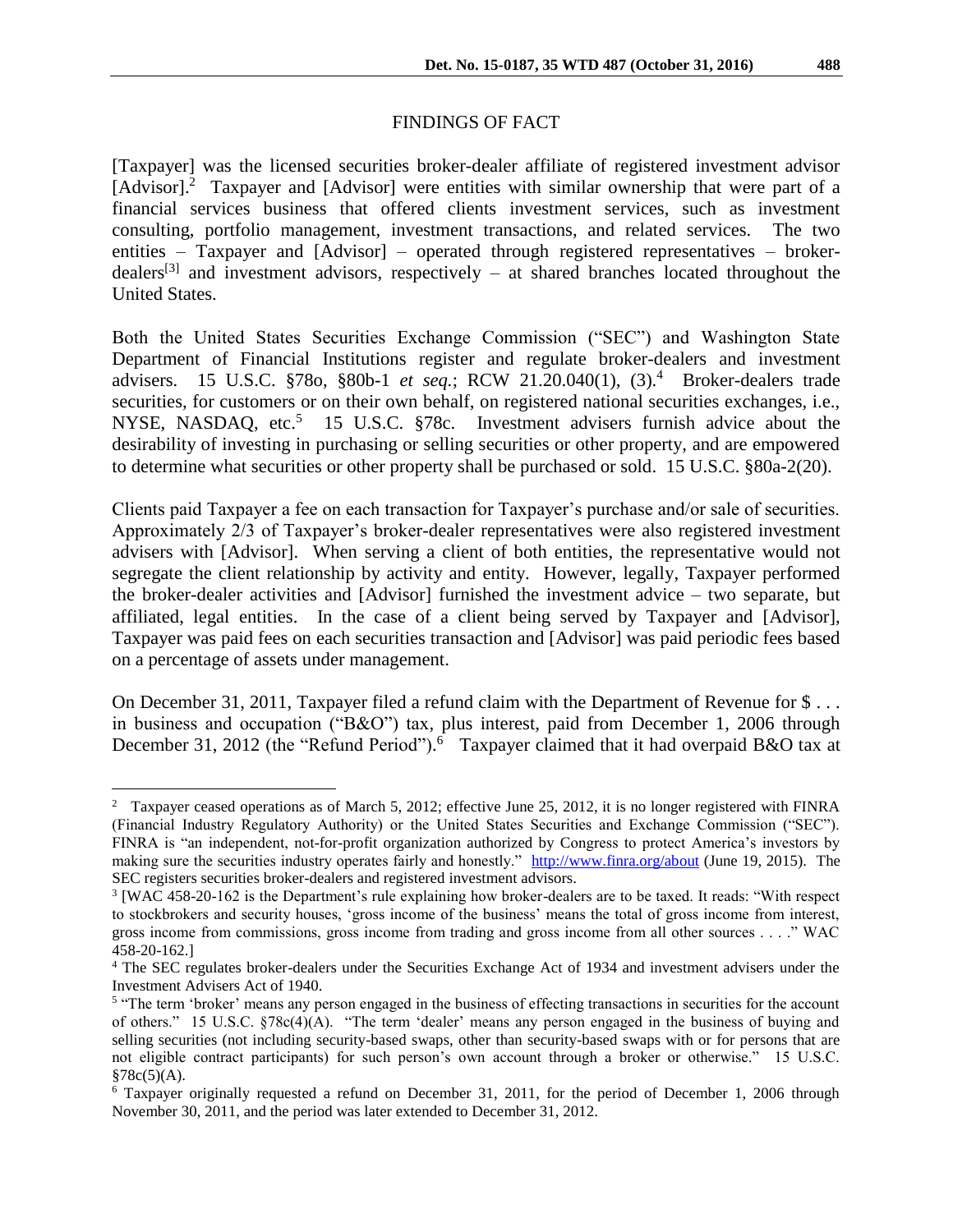the service and other activities rate and insurance brokerage rate because it qualified for the lower international investment management services rate and, further, it included excludable clearing house charges (amounts paid to other security houses for executing security transactions) in gross income.

The Department's Audit Division ("Audit") reviewed Taxpayer's refund request and issued a partial refund. Audit determined that Taxpayer did not qualify for the international investment management service tax rate because Taxpayer was primarily engaged in broker-dealer type transactions, and these activities did not meet the definition of investment management services because they lacked a management component. However, Audit did find that Taxpayer had over-apportioned income to Washington and had not deducted excludable clearing house charges. As a result, Audit issued Taxpayer refunds of service and other activities B&O tax in the amounts of \$ . . . (for December 1, 2006 through December 31, 2010) and \$ . . . (for January 1, 2011 through December 31, 2012).

Taxpayer appeals Audit's partial denial of a refund (\$ . . . plus interest).

Taxpayer asserts that it was primarily engaged in investment research, investment consulting, portfolio management, investment transactions, and other related investment services, and provided significantly more than incidental investment advice to customers. Taxpayer asserts that its activities meet the definition of "investment management services" in RCW 82.04.293(2). In support of its assertions that its representatives provided more than incidental investment advice, it states that its representatives were required by the FINRA "suitability" rule to understand their client's financial profile, investment objectives, and risk tolerances before making any recommendations, and would meet with the client several times before trading any securities for the client. In addition, Taxpayer asserts that a majority of the time its representatives applied a higher professional standard than required of broker-dealers because, 2/3 of its representatives were dually licensed as investment advisers, and FINRA requires a representative to apply the highest applicable professional standard to all services performed.

However, should we determine that these activities do not qualify as "investment management services," Taxpayer disputes that the definition at RCW 82.04.293 requires "management" component" to such activities. And, to the extent there is a management component, Taxpayer asserts that such a requirement should not apply until February 28, 2014, the date the Department issued ETA 3183.2014 – which states that a management component must be present in order to be providing investment management services.

## ANALYSIS

Washington imposes a B&O tax "for the act or privilege of engaging in business" in the State of Washington. RCW 82.04.220. Different B&O tax rates apply, depending on the activity. Taxpayer seeks a preferential B&O tax rate under RCW 82.04.290, which provides in subsection (1):

Upon every person engaging within this state in the business of providing international investment management services, as to such persons, the amount of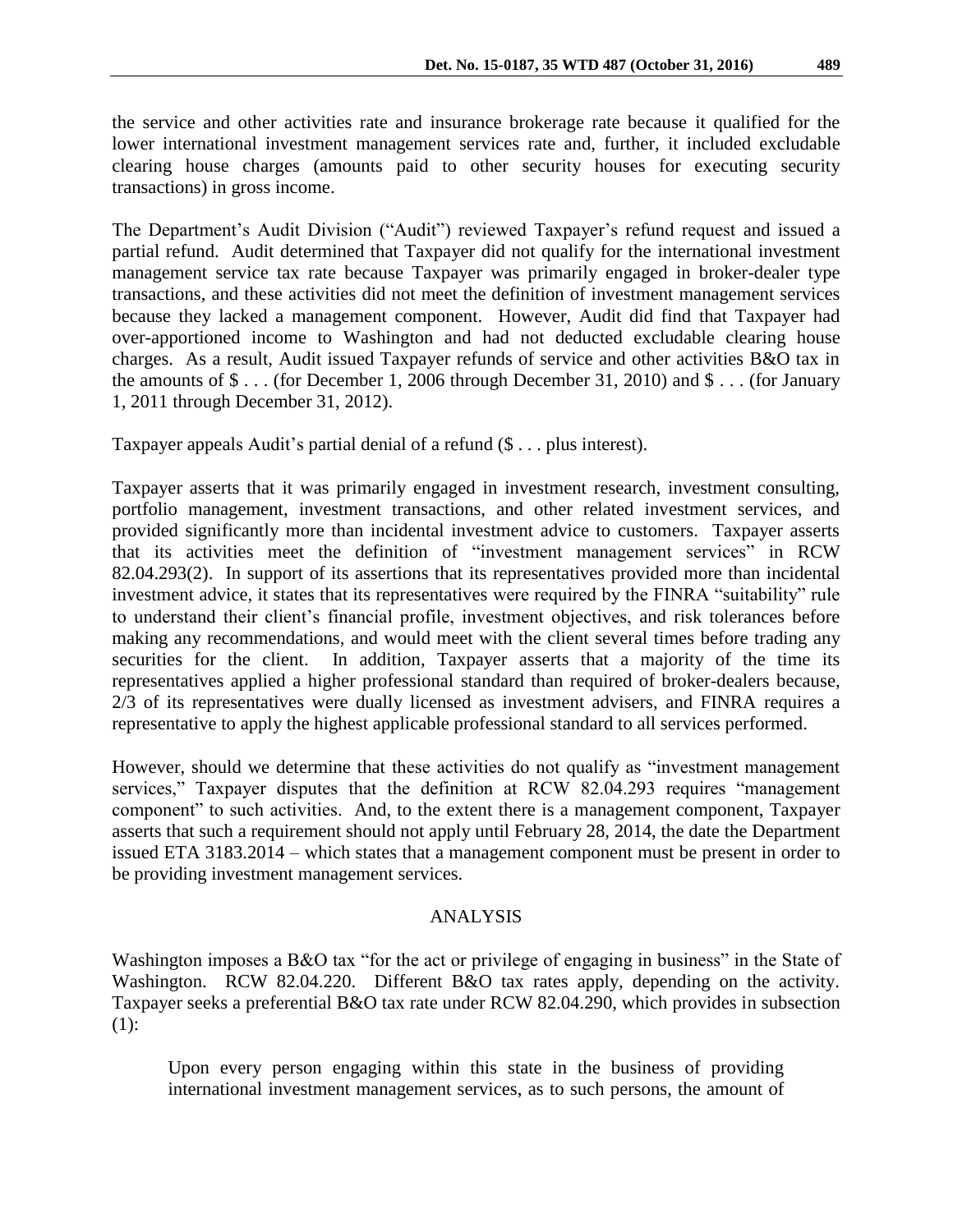tax with respect to such business shall be equal to the gross income or gross proceeds of sales of the business multiplied by a rate of 0.275 percent.

If we find that Taxpayer was engaged in the business of providing international investment management services, it would be due a refund equal to the difference between the service and other activities B&O tax rate (1.5%) and insurance brokerage tax rate (0.484%) and the international investment management service tax rate (0.275%), multiplied by Taxpayer's gross income during the period at issue. RCW 82.04.290.

RCW 82.04.293 explains when a person is engaged in the business of providing international investment management services and sets forth the following two-part test:

(a) Such person is engaged primarily in the business of providing investment management services; and

(b) At least ten percent of the gross income of such person is derived from providing investment management services to any of the following:

(i) Persons or collective investment funds residing outside the United States; or

(ii) Persons or collective investment funds with at least ten percent of their investments located outside the United States.

RCW 82.04.293(1). *See* Det. No. 14-0178, 33 WTD 600 (2014); Det. No. 11-0347, 33 WTD 195 (2014). The statute goes on to provide:

"Investment management services" means investment research, investment consulting, portfolio management, fund administration, fund distribution, investment transactions, or related investment services.

RCW 82.04.293(2).

The fundamental objective in statutory interpretation is to ascertain and carry out the legislature's intent, and if the statute's meaning is plain on its face, then the court must give effect to that plain meaning as an expression of legislative intent. *State v. J.M.,* 144 Wn.2d 472, 480, 28 P.3d 720 (2001). Plain meaning is discerned from all that the legislature has said in the statute and related statutes which disclose legislative intent about the provision in question. *Dep't of Ecology v. Campbell & Gwinn L.L.C.,* 146 Wn.2d 1, 11, 43 P.3d 4 (2002). We also must construe the statute so as "to avoid strained or absurd consequences." *Deaconess Medical Center v. Department of Rev.,* 58 Wn. App. 783, 788, 795 P.2d 146 (1990). "To this end, the statute must be read as a whole; intent is not to be determined by a single sentence." *Human Rights Comm'n v. Cheney Sch. Dist. No. 30,* 97 Wn.2d 118, 121, 641 P.2d 163 (1982).

Taxpayer was the broker-dealer entity of a financial services business where a separate, affiliated entity provided customers with investment advice. In order to be eligible for the international investment management services tax rate, Taxpayer must have been primarily engaged in providing investment management services. Taxpayer contends that its business activities fall within the definition of investment management services because it would conduct investment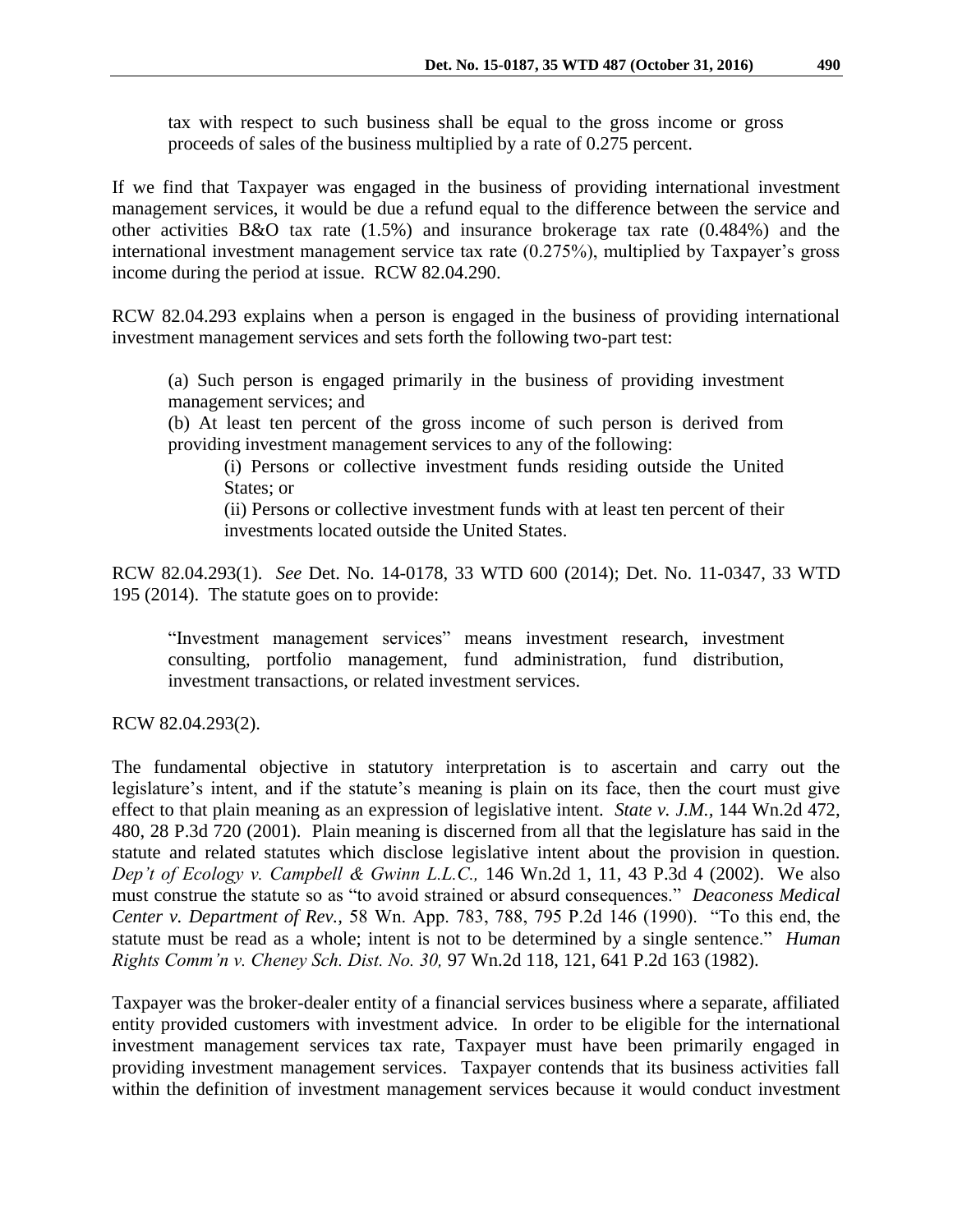research, investment consulting, portfolio management, investment transactions, and other related investment services in the course of trading securities; it further contends that any one of these activities is sufficient to meet the definition of investment management services.

In considering the definition of investment management services, we start by noting that activities included within the definition are highly regulated by both state and federal governments. In general, references to technical terms should be given the meaning commonly used in the regulated industry, absent clear legislative intent to the contrary. *See City of Spokane, ex rel. Wastewater Mgmt. Dep't v. Dep't of Rev.,* 145 Wn.2d 445, 452, 38 P.3d 1010 (2002); 2A *Norman J. Singer, Statutes and Statutory Construction* §47.31, at 366-67 (6<sup>th</sup> ed. 2000). Technical words or terms of art relating to trade, when used in the statute dealing with the subject matter of such trade, are to be taken in their technical sense. *Sutherland, Statutory Construction,* 5th Ed., vol. 2A, p. 260, §47.29.

Although a broker-dealer transaction may, for example, incidentally involve investment research or investment consulting, such transactions are not considered investment research or investment consulting. Taxpayer's activities as a broker-dealer and those of an investment advisor are subject to different regulatory frameworks. *See supra*. Broker-dealer transactions are not subject to regulation under the Investment Company Act of 1940. *See* 15 U.S.C. §80a-3(c)(2). *See also* RCW 21.20.005(8)(c), which provides that the term "investment advisor," does not include "a broker-dealer or its salesperson whose performance of these services [investment advice] is solely incidental to the conduct of its business as a broker-dealer and who receives no special compensation for them." Similarly, the definition of "investment adviser" in 15 U.S.C. §80b-2(a)(11)(C) explicitly excludes "(c) any broker or dealer whose performance of (advisory) services is solely incidental to the conduct of his business as a broker or dealer and who receives no special compensation therefore."

Thus, the distinction between providing investment management, investment advisory, and investment transaction services, as opposed to broker-dealer services, is one that is established by the regulatory framework governing investment services. We disagree with Taxpayer's approach of taking each specific activity listed and construing that activity as broadly as possible. Under the approach advocated by Taxpayer, any investment service could be characterized as an investment management service. This approach of broadly construing individual terms to broaden a statutory definition was rejected by the court in *Port of Seattle v. Department of Rev.,* 101 Wn. App. 106 (2000), *review denied,* 142 Wn.2d 1012, 16 P.3d 1264 (2000). Accordingly, we find that Taxpayer's activities as a broker-dealer do not meet the definition of investment management services.

Further, we note that our interpretation is consistent with ETA 3183.2014, which provides the following guidance in interpreting which activities constitute "Investment Management Services":

### *When is a person engaged in the business of providing investment management services?*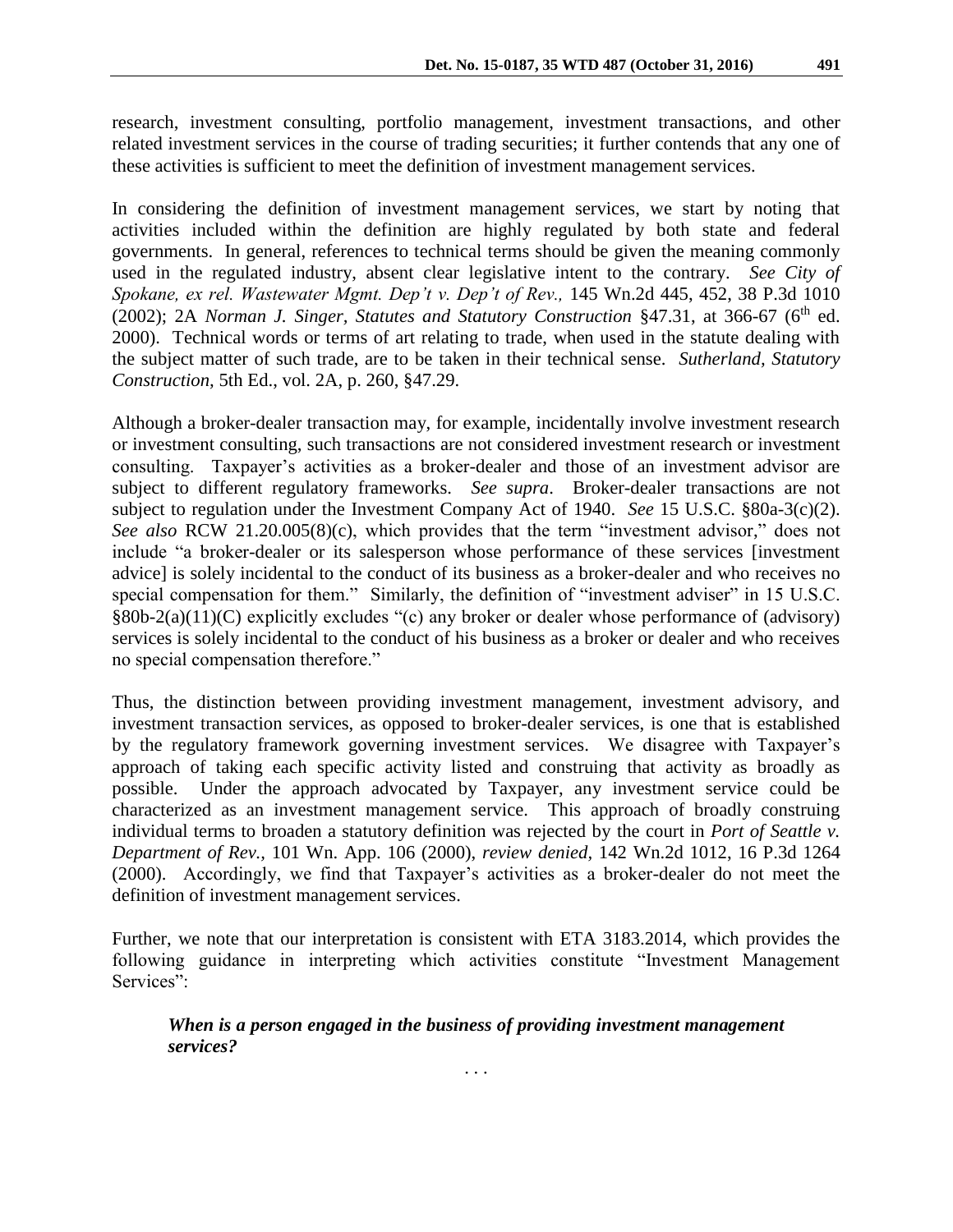Because the activity being taxed is "investment management services," the Department interprets this definition to require some management component in each of the enumerated services.

 For example, a broker-dealer transaction may incidentally involve investment research or investment consulting, but such transactions are not considered "investment management services" because they lack the requisite management component.

Taxpayer seeks to distinguish itself from other broker-dealers because its representatives allegedly provided more than incidental investment advice. In support of this assertion, Taxpayer cites to the FINRA Suitability Rule for broker-dealers and the fact that a majority (2/3) of its representatives were dually licensed as broker-dealers and investment advisers (as well as, dually employed by Taxpayer and [Advisor]) and applied a [higher] fiduciary standard when trading securities for clients.

As relevant here, FINRA Rule 2111 prescribes a "suitability" professional standard for brokerdealer activities; a broker-dealer is to ". . . have a reasonable basis to believe that a recommended transaction or investment strategy involving a security or securities is suitable for the customer, . . ." FINRA Rule 2111. However, the Suitability Rule does not change the underlying activities of Taxpayer's broker-dealer representatives – broker-dealer representatives are being paid a fee to trade securities for a client. The requirement that broker-dealers have a reasonable basis to believe that a securities trade is suitable for a client falls very short of providing investment management services for a client.

With respect to dual representatives, Taxpayer appears to be asking us to disregard its corporate form in order to conclude that its broker-dealer representatives were engaged in investment management services. Although affiliated, [Advisor] provided clients with investment advice – not Taxpayer – and while many representatives worked for both entities, they did so in order to engage in both investment advising and trading securities because [Advisor] and Taxpayer were only licensed to perform one such activity, respectively. Washington courts and the Department generally will respect a taxpayer's use of the corporate form. *See* Det. No. 05-0200, 25 WTD 12 (2006). A corporation is considered a separate entity which must be respected unless it is used to intentionally violate or evade a duty. *Dickens v. Alliance Analytical Labs, LLC,* 127 Wn. App. 433, 440, 111 P.3d 889, 892 (2005). There is no evidence in this case that Taxpayer's or [Advisor's] corporate forms were used to violate or evade a duty. The instances where dually licensed representatives traded securities does not change the fact that when making such trades, representatives were working for Taxpayer, and for the reasons explained above, not engaged in investment management services.

As to Taxpayer's request for the delayed implementation of ETA 3183.2013, we note that the Department publishes excise tax advisories in order to provide guidance on the application of a statute or rule. An excise tax advisory does not change the statute or rule and RCW 82.04.293 has been effective since July 1, 1995. Accordingly, we see no reason for delaying the application of RCW 82.04.293.